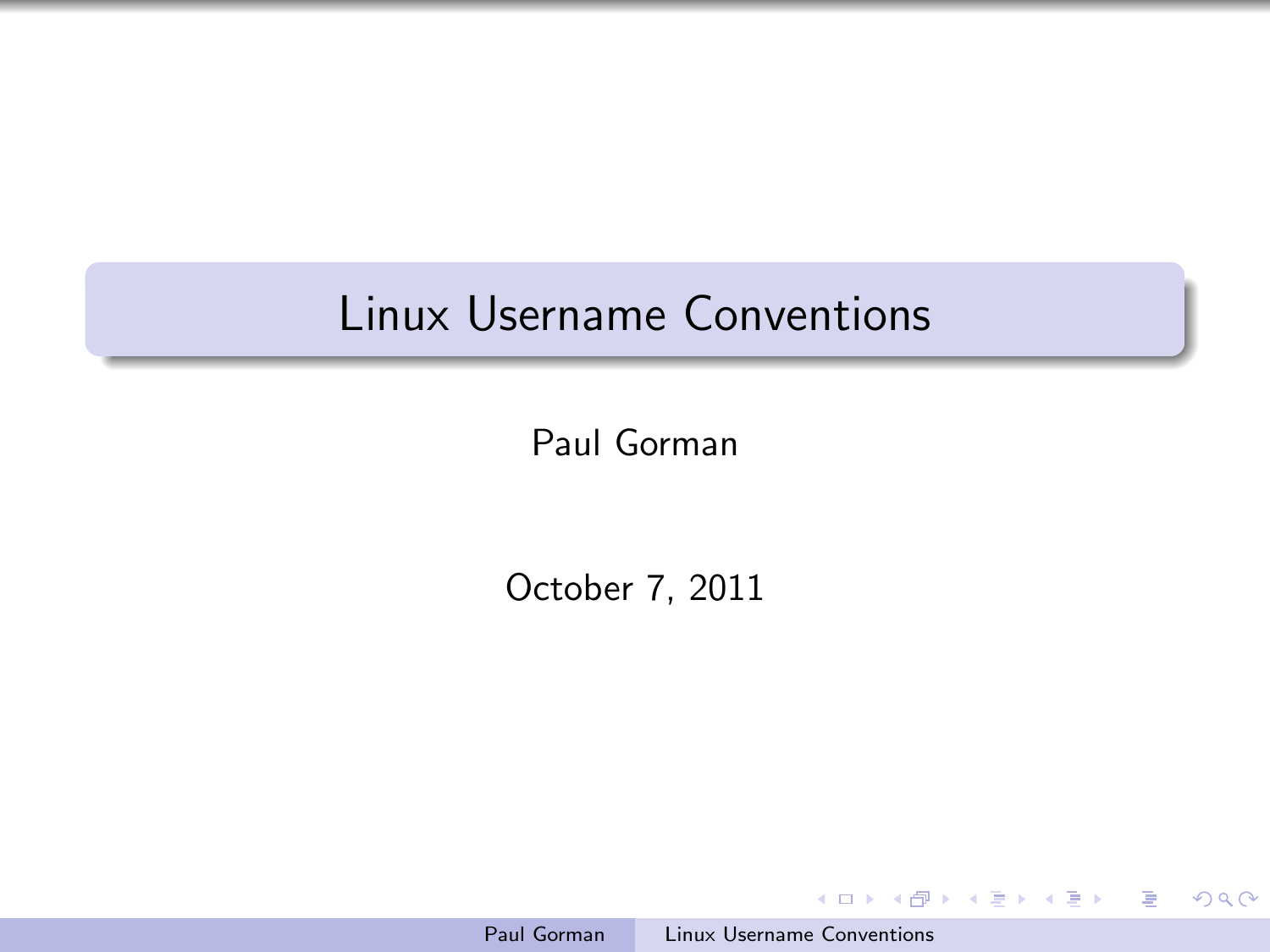The adduser script is a Debian utility for adding users.

It wraps other lower-level programs like useradd and pw.

 $QQ$ 

曲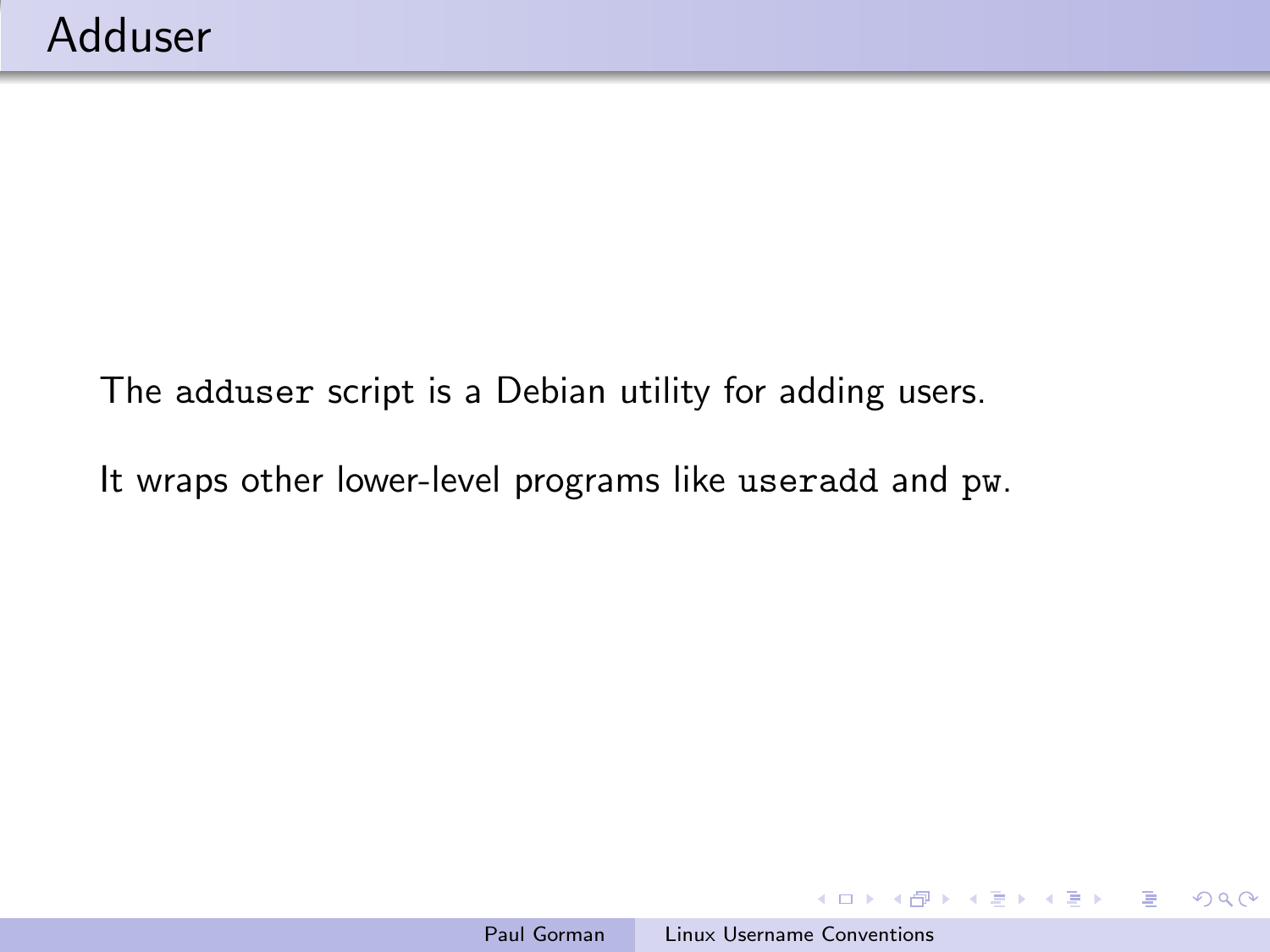Unless you supply a user name that matches NAME REGEX, adduser issues a warning:

paulgorman@firefly:~\$ sudo adduser 1@sdf

adduser: Please enter a username matching the regular expression configured via the NAME\_REGEX configuration variable. Use the '--force-badname' option to relax this check or reconfigure NAME\_REGEX.

 $QQ$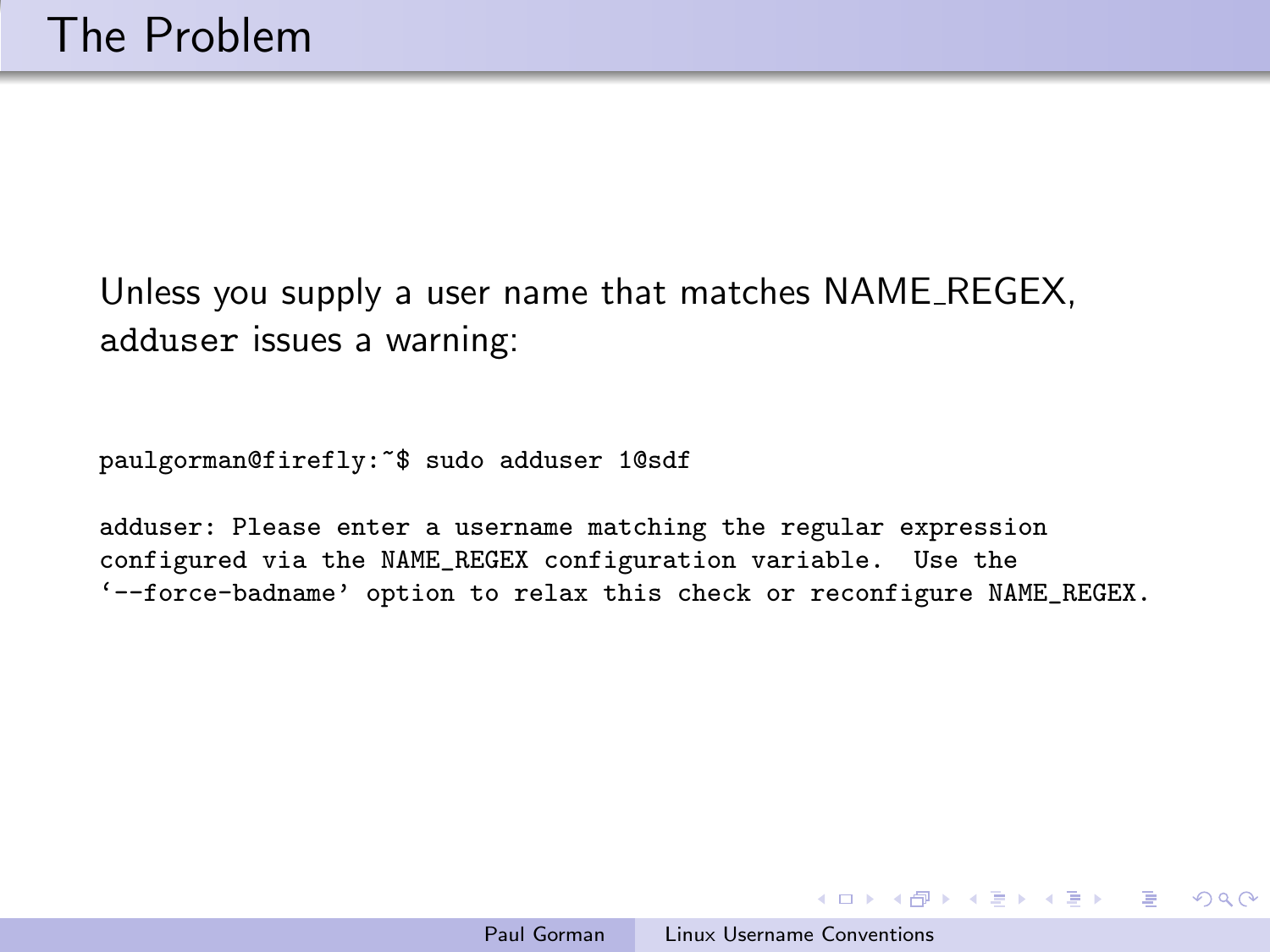# NAME REGEX

paulgorman@firefly:~\$ man 5 adduser.conf

### NAME\_REGEX

User and group names are checked against this regular expression. If the name doesnt match this regexp, user and group creation in adduser is refused unless --force-badname is set. With --force-badname set, only weak checks are performed. The default is the most conservative  $\hat{a}$ [-z][-a-z0-9]\*\$.

### NOTES

VALID NAMES

adduser and addgroup enforce conformity to IEEE Std 1003.1-2001, which allows only the following characters to appear in group and user names: letters, digits, underscores, periods, at signs (@) and dashes. The name may no start with a dash. The "\$" sign is allowed at the end of usernames (to conform to samba).

(However, as we shall see, the VALID NAMES entry above inaccurately describes the standard, although the actual behavior of adduser complies with it.) K ロ X K 日 X K 포 X X 포 X X B X X Q Q Q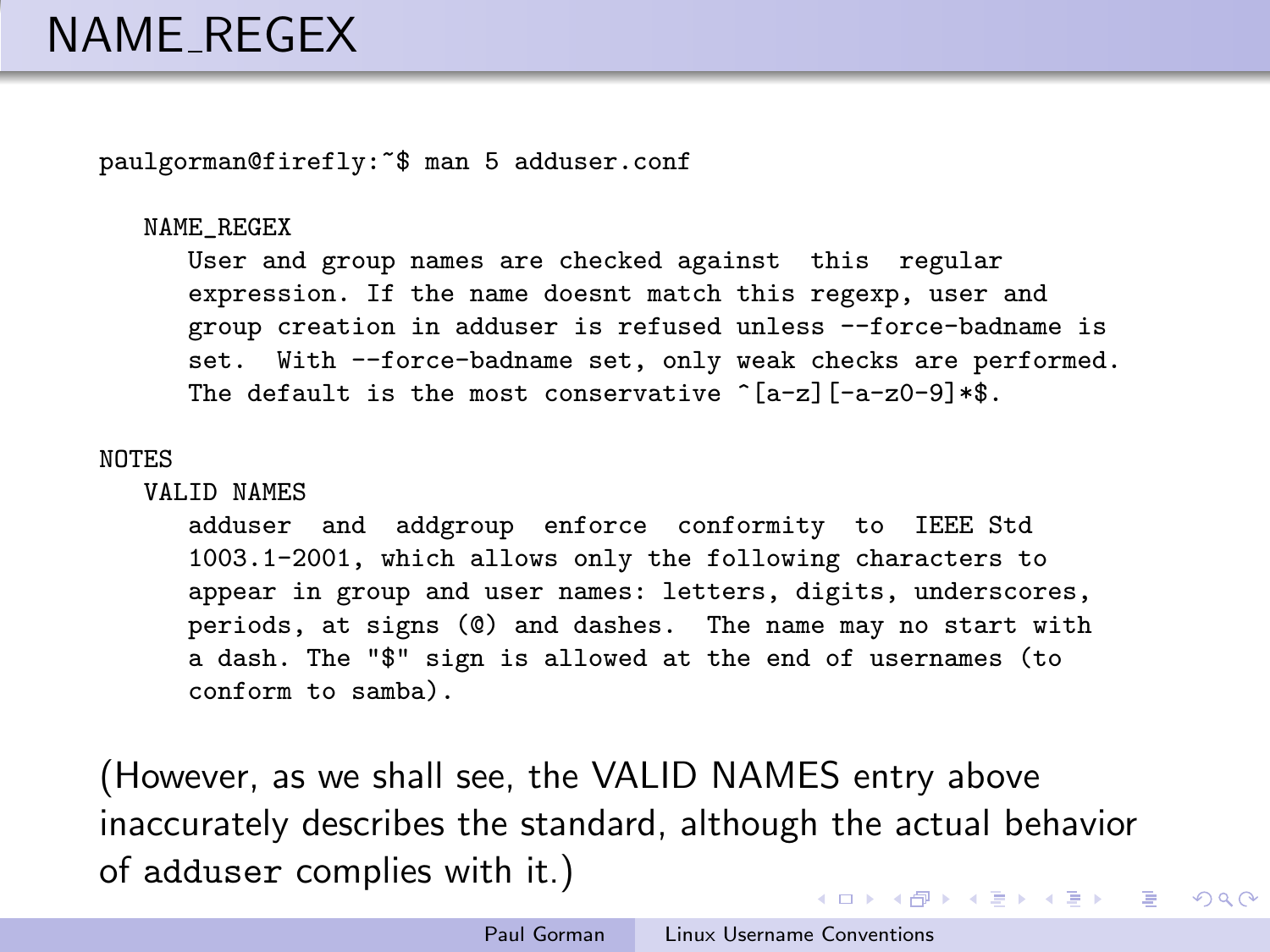Why?

イロト イ団 トイミト イミト ニミー つんぺ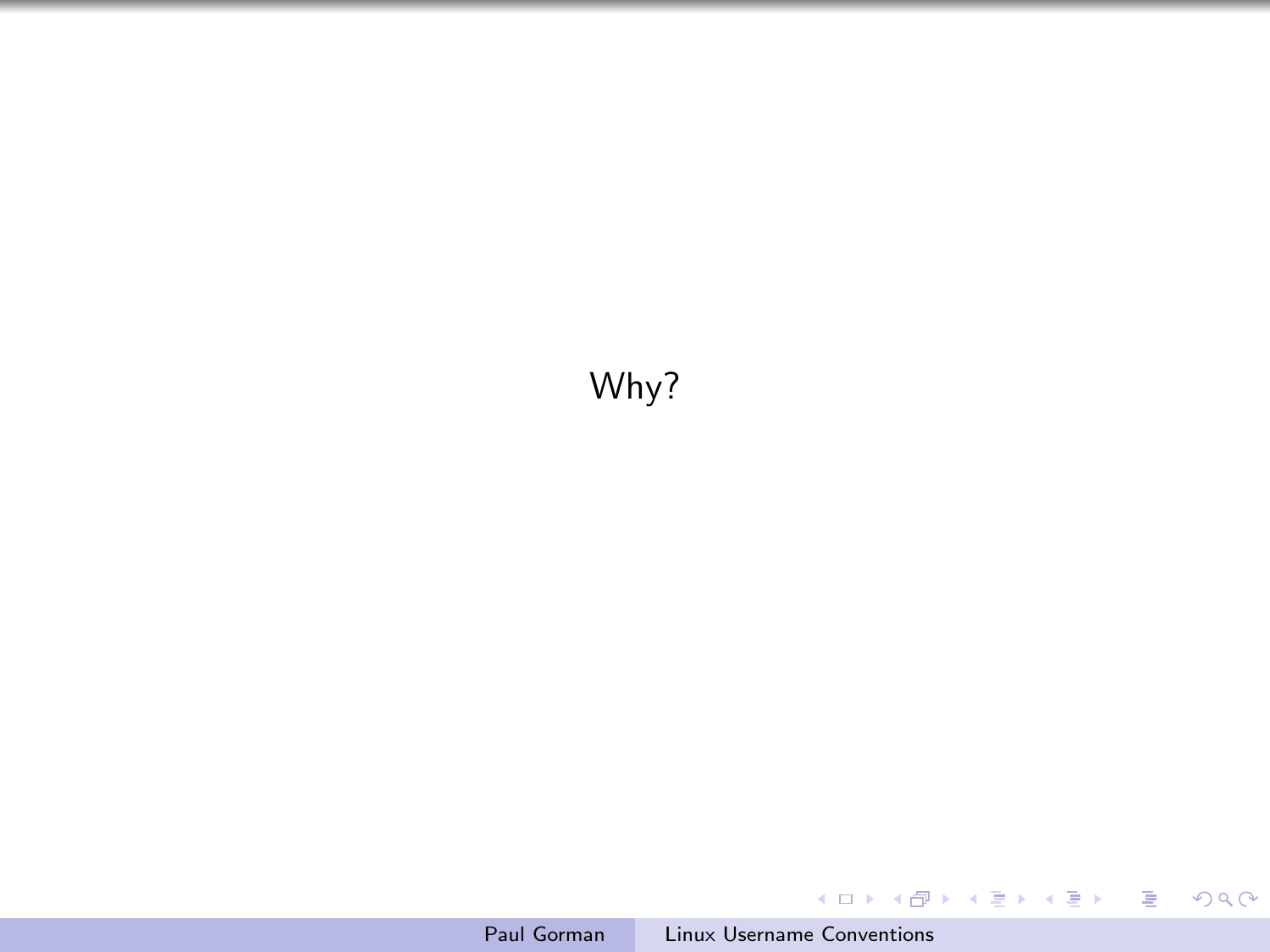IEEE Std 1003.1-2001 is one of the POSIX standards ("Portable Operating System Interface for Unix")

3.426 User Name

A string that is used to identify a user; see also User Database. To be portable across systems conforming to IEEE Std 1003.1-2001, the value is composed of characters from the portable filename character set. The hyphen should not be used as the first character of a portable user name.

**伊 ト イヨ ト イヨ ト**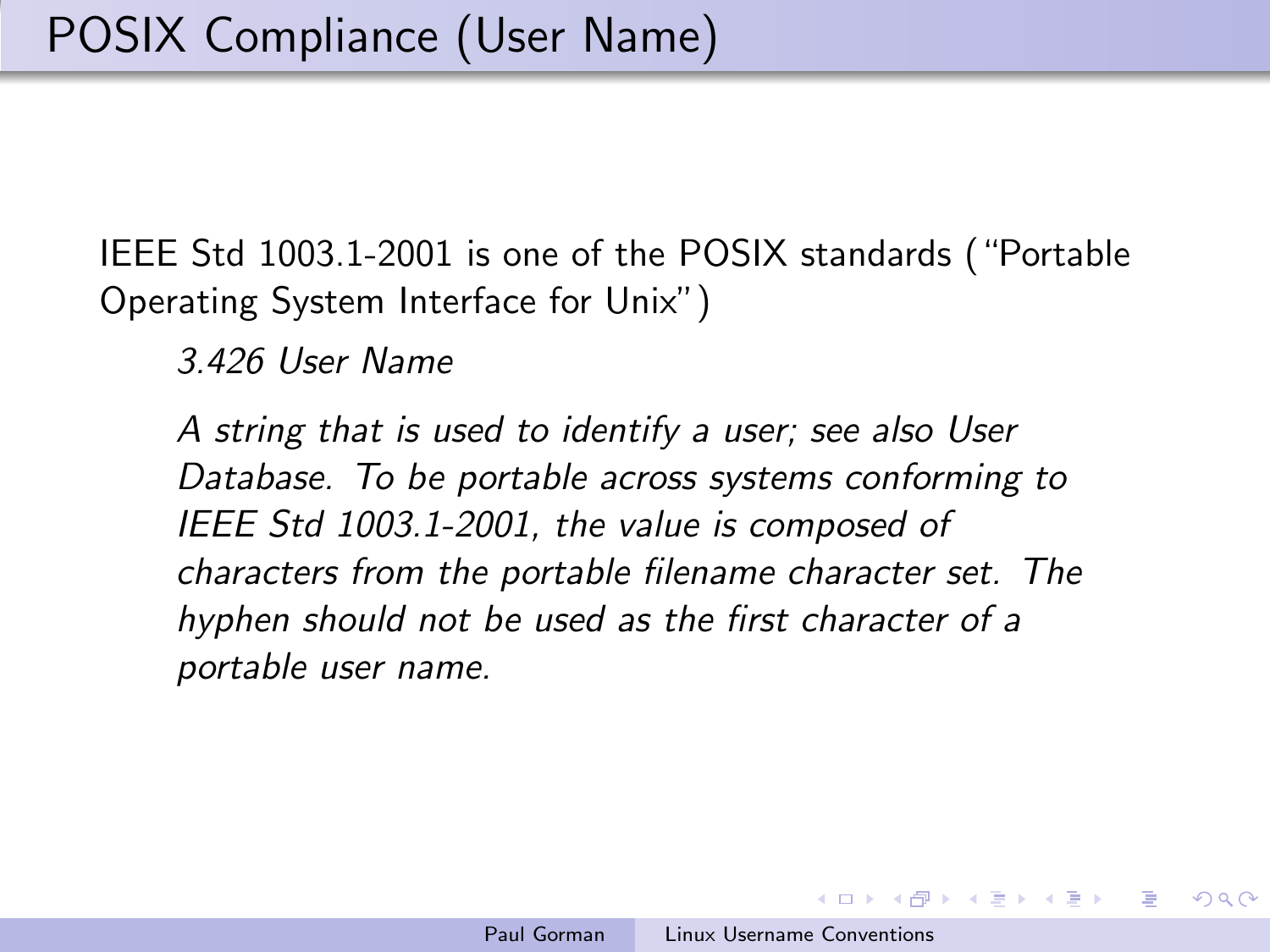3.276 Portable Filename Character Set

The set of characters from which portable filenames are constructed.

A B C D E F G H I J K L M N O P Q R S T U V W X Y Z a b c d e f g h i j k l m n o p q r s t u v w x y z 0 1 2 3  $456789...$ 

The last three characters are the period, underscore, and hyphen characters, respectively.

**伊 ト イヨ ト イヨ ト**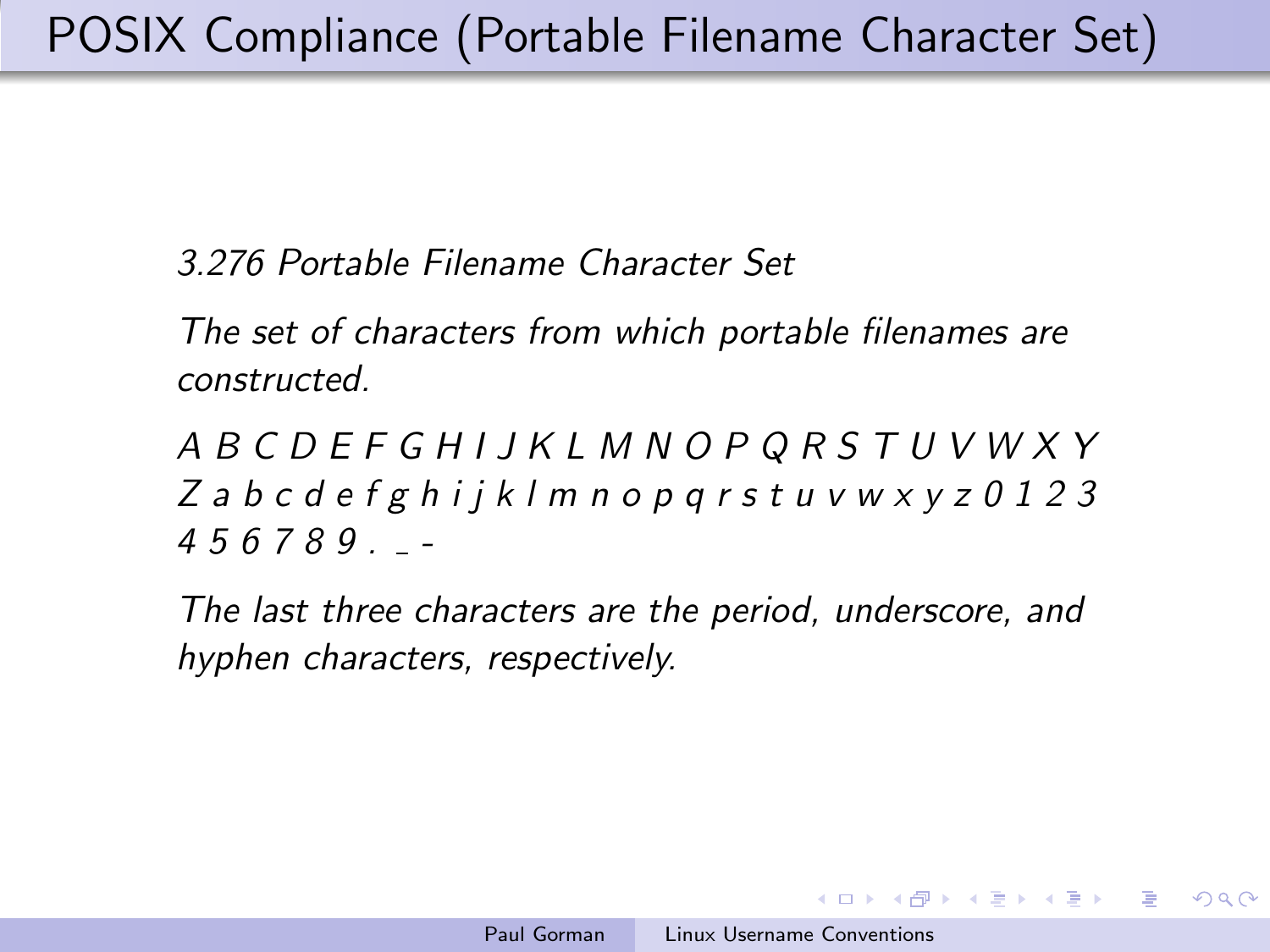So, POSIX compliance—and compatibility with other \*NIX variants—is one reason that adduser limits the characters in user names.

a mills

医间面医间面的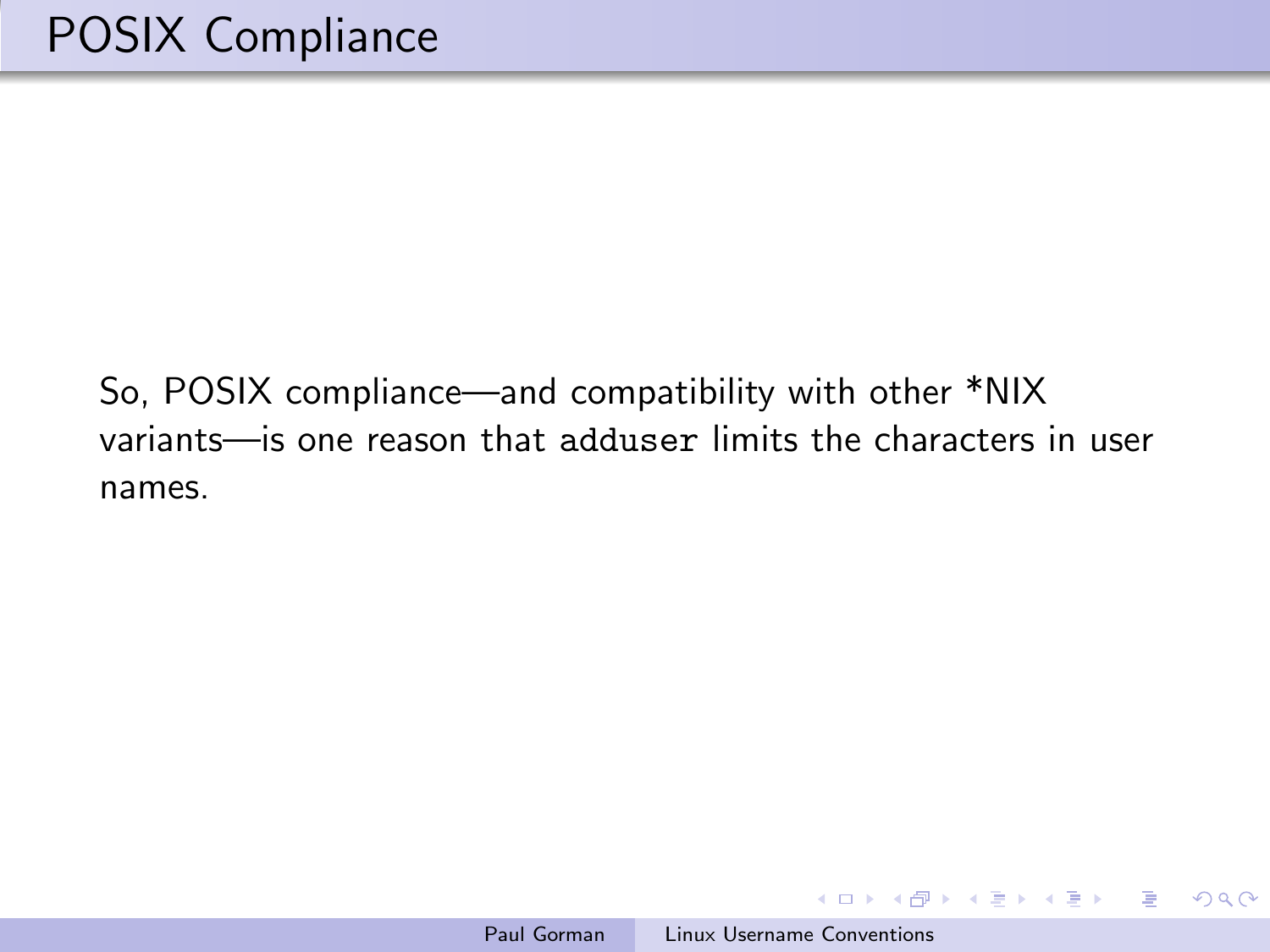But the default NAME REGEX is even more restrictive than POSIX portable filename character set.

 $\hat{[a-z]}\left[-a-z0-9\right]*\$$ 

Why?

a mille

押り メミメ メミメー

 $\equiv$ 

 $200$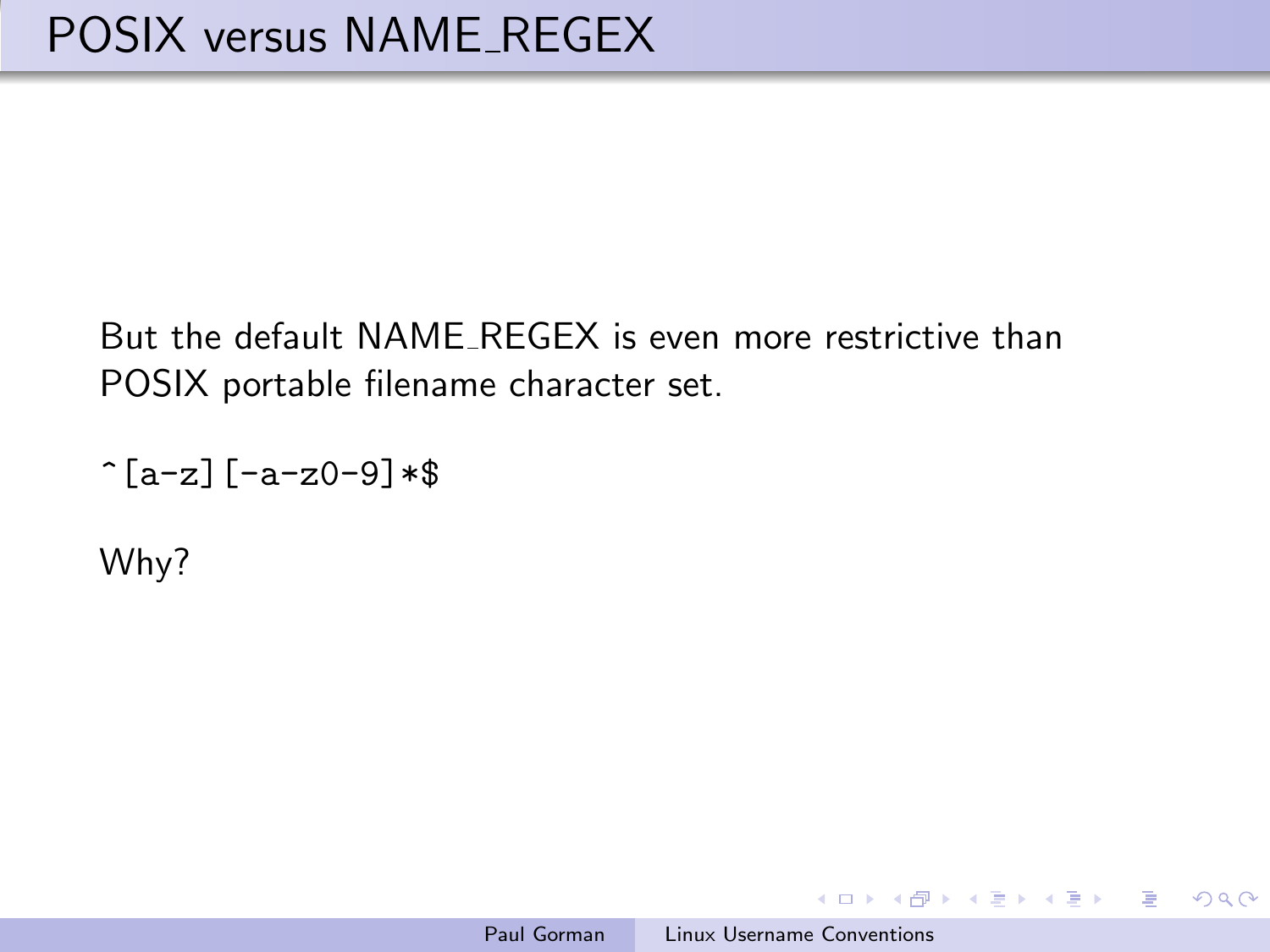Here are two notable difference between the default NAME REGEX pattern and the POSIX portable filename character set:

- File names can begin with a number, but user names may not.
- File names can contain dots (.) but user names may not.

**何 ト ィヨ ト ィヨ ト**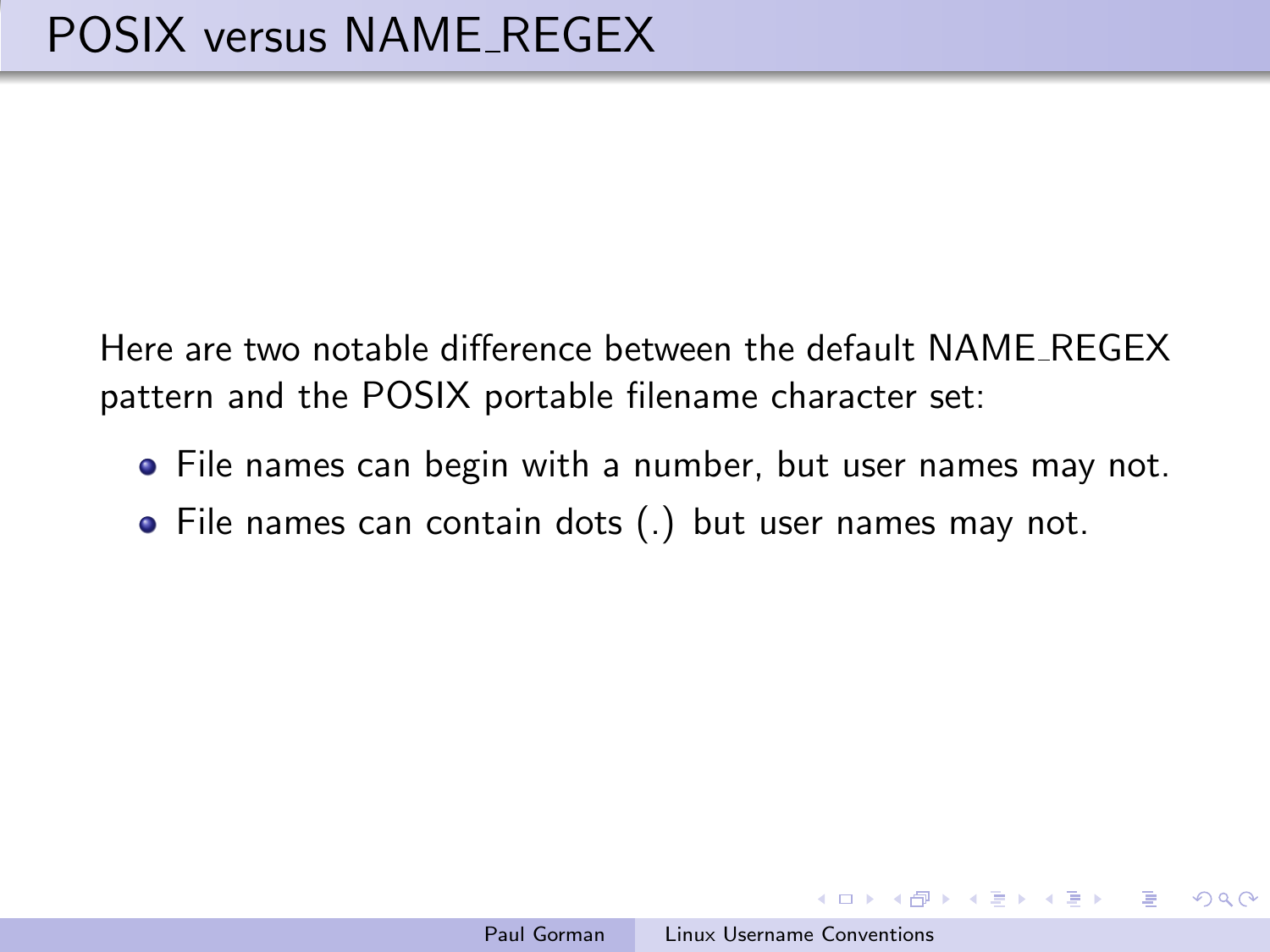UID's are numbers. Each account has a numerical user ID in addition to a user name.

paulgorman@firefly:~\$ cat /etc/passwd

root:x:0:0:root:/root:/bin/bash games:x:5:60:games:/usr/games:/bin/sh mike:x:1001:1001:Mike M,,,:/home/mike:/bin/bash scott:x:1002:1003::/home/scott:/bin/bash

The third field in /etc/passwd is the UID.

医尿管的尿管的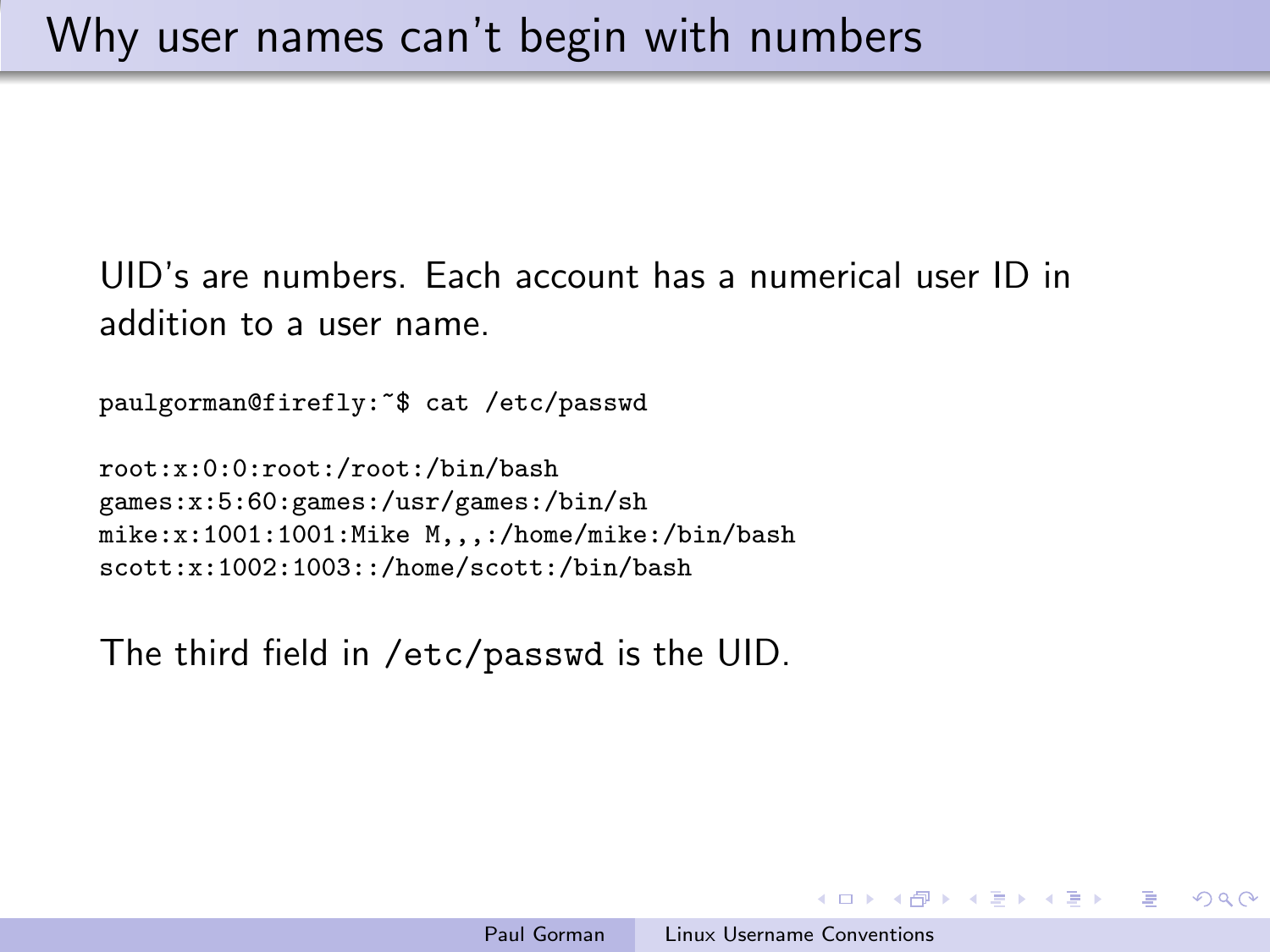Many user management tools accept either user names or UID's as arguments.

chown is one tool that accepts either user names or UID's.

メタト メミト メミト

 $2990$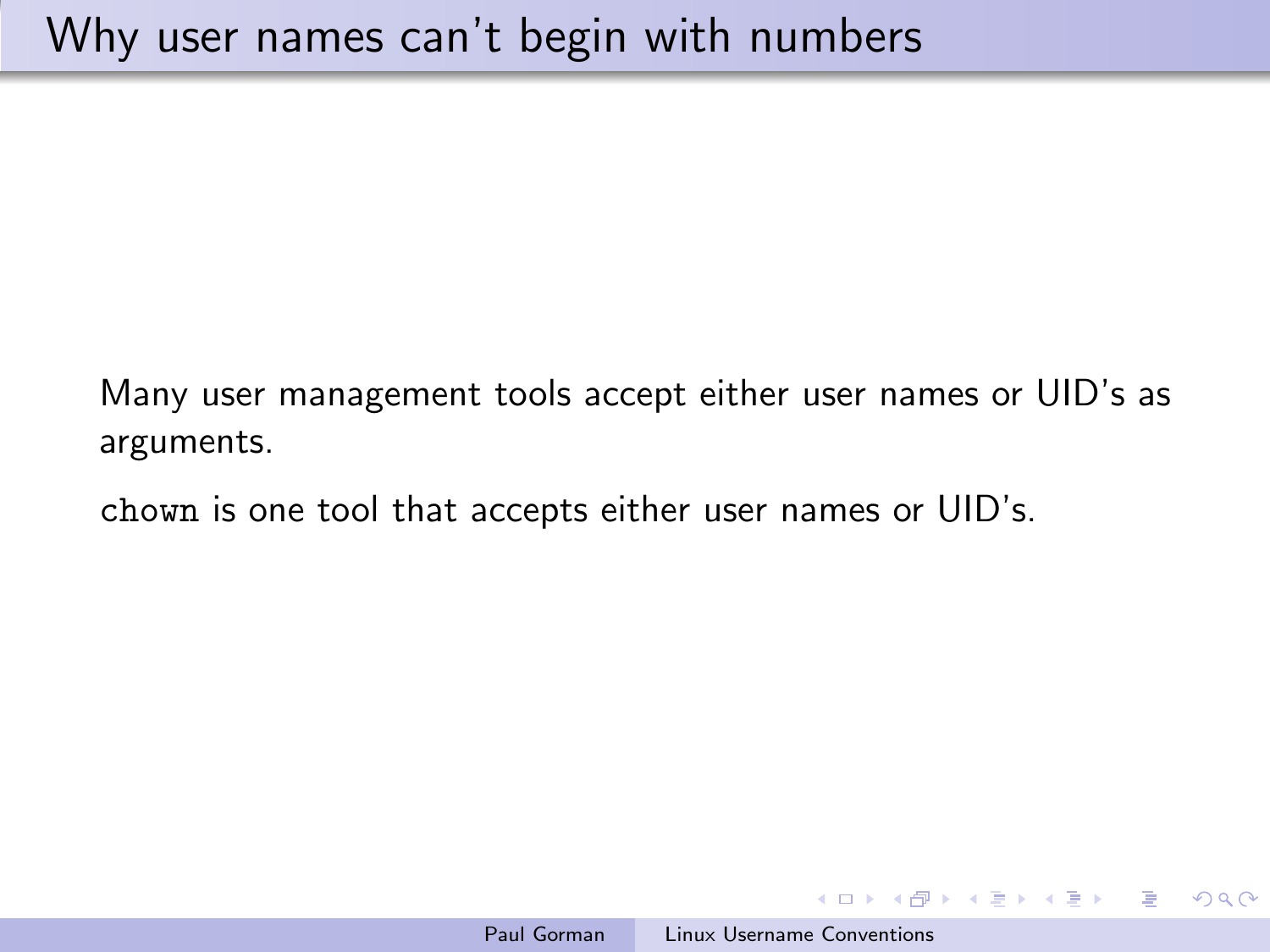### chown

NAME

chown - change file owner and group

### SYNOPSIS

chown [OPTION]... [OWNER][:[GROUP]] FILE... chown [OPTION]... --reference=RFILE FILE...

### DESCRIPTION

This manual page documents the GNU version of chown. chown changes the user and/or group ownership of each given file. If only an owner (a user name or numeric user ID) is given, that user is made the owner of each given file, and the files' group is not changed. If the owner is followed by a colon and a group name (or numeric group ID), with no spaces between them, the group ownership of the files is changed as well. If a colon but no group name follows the user name, that user is made the owner of the files and the group of the files is changed to that user's login group. If the colon and group are given, but the owner is omitted, only the group of the files is changed; in this case, chown performs the same function as chgrp.

**KORK ERKER ADAM DI SAGA**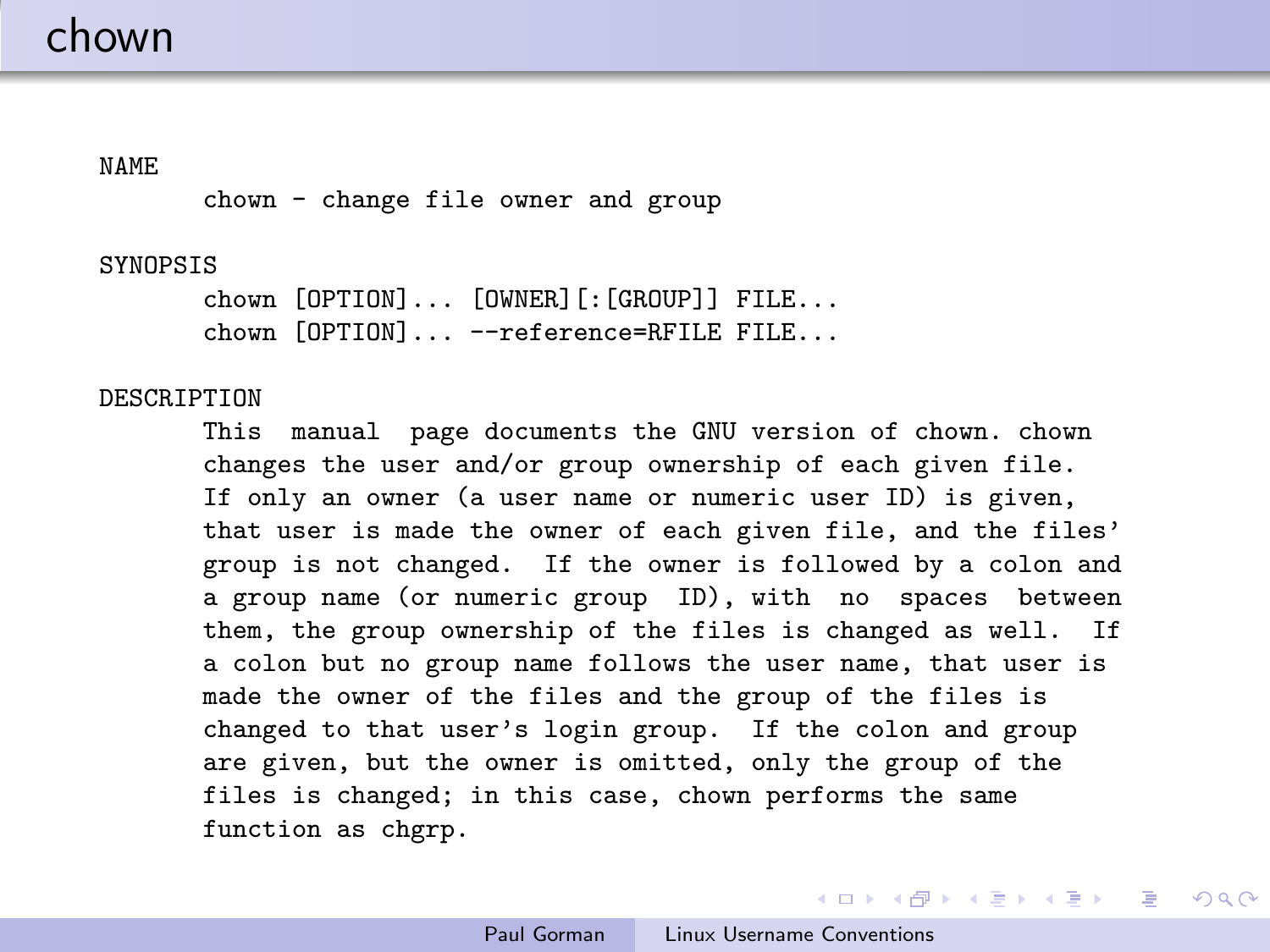This makes root the owner of example.txt:

chown 0 example.txt

Having a non-privileged user with the user name zero would be very dangerous.

Even user names beginning with a number introduce some ambiguity. Names like "0cooper" might break scripts that call chmod, for example.

押り メミメ メミメー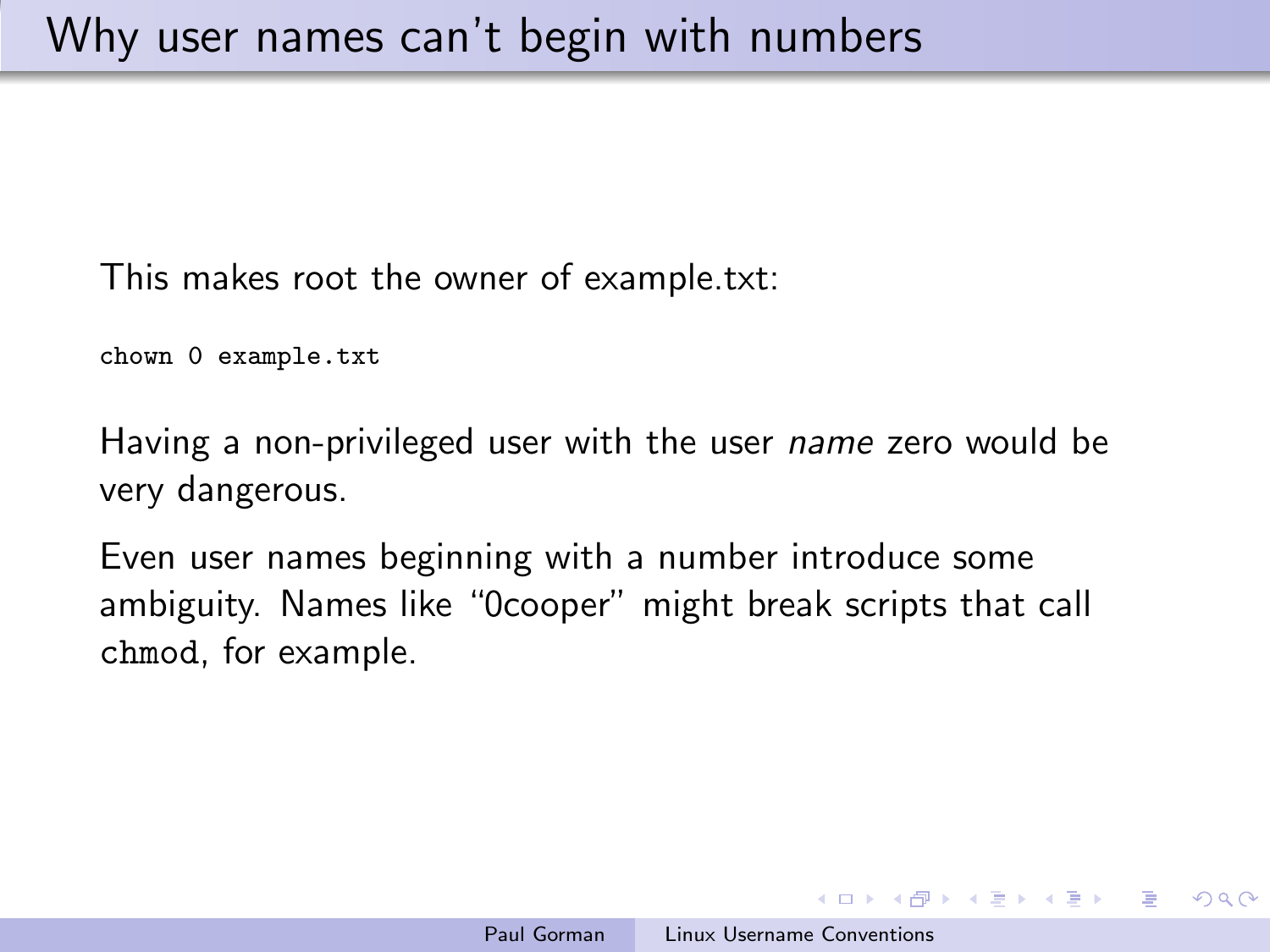chown didn't always use the semi-colon as the separator between the owner name and group name.

It originally used the dot instead, and the dot is still valid chown syntax. These two commands do the same thing:

chown paulgorman:paulgorman example.txt chown paulgorman.paulgorman example.txt

 $\left\{ \begin{array}{ccc} \square & \rightarrow & \left\{ \bigoplus \bullet & \leftarrow \Xi \right\} & \rightarrow & \left\{ \begin{array}{ccc} \Xi & \rightarrow & \leftarrow \end{array} \right. \end{array} \right.$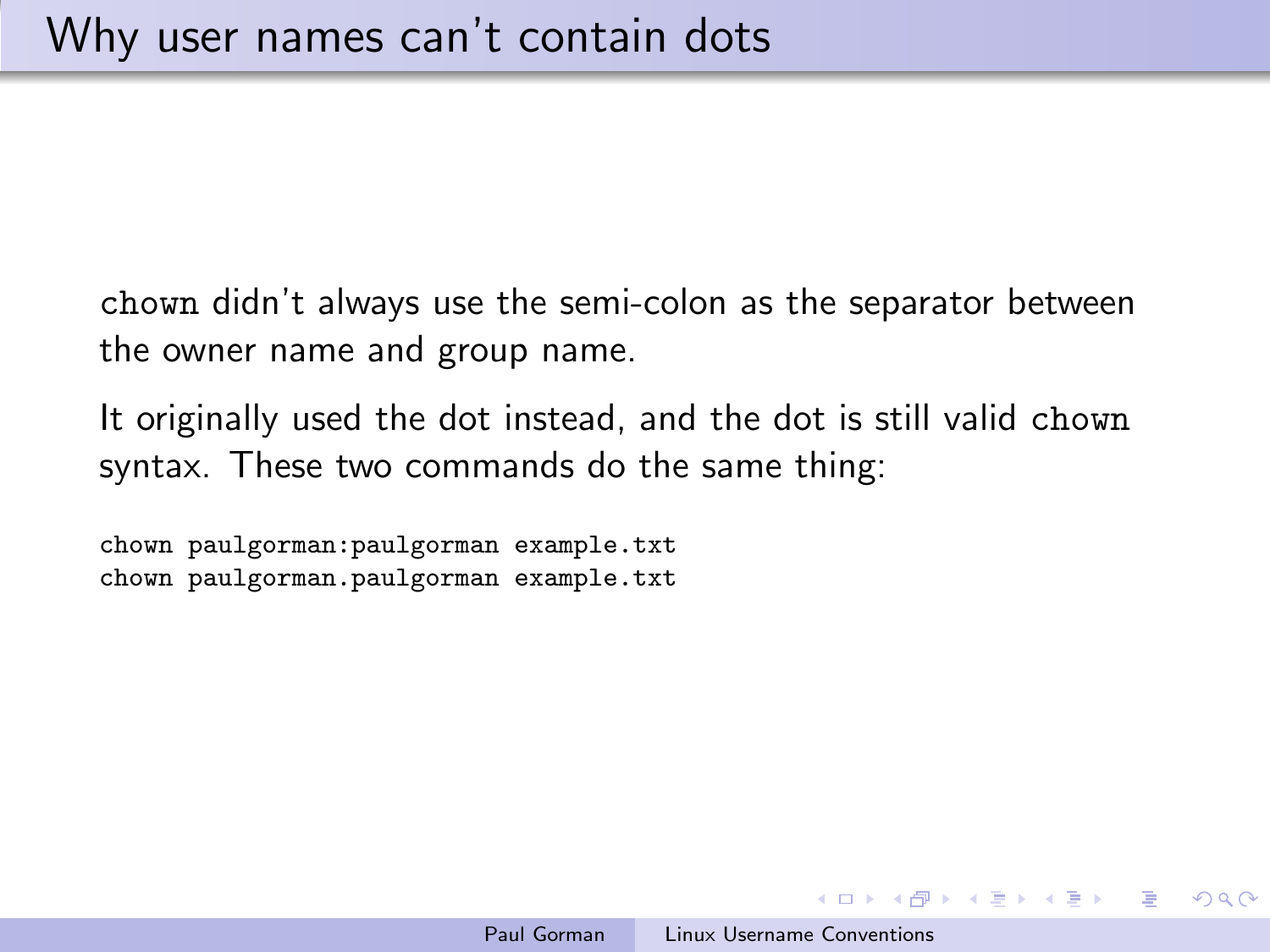If a user was named paul.gorman, chown would assume that the following command should set the owner of the file to paul and the group to gorman:

chown paul.gorman example.txt

In practice, chown might do the right thing, but dots in user names introduce unnecessary ambiguity. Although colons are its default separator, removing the dot notation from chown would compromise compatibility.

 $\mathcal{A} \oplus \mathcal{B} \rightarrow \mathcal{A} \oplus \mathcal{B} \rightarrow \mathcal{A} \oplus \mathcal{B}$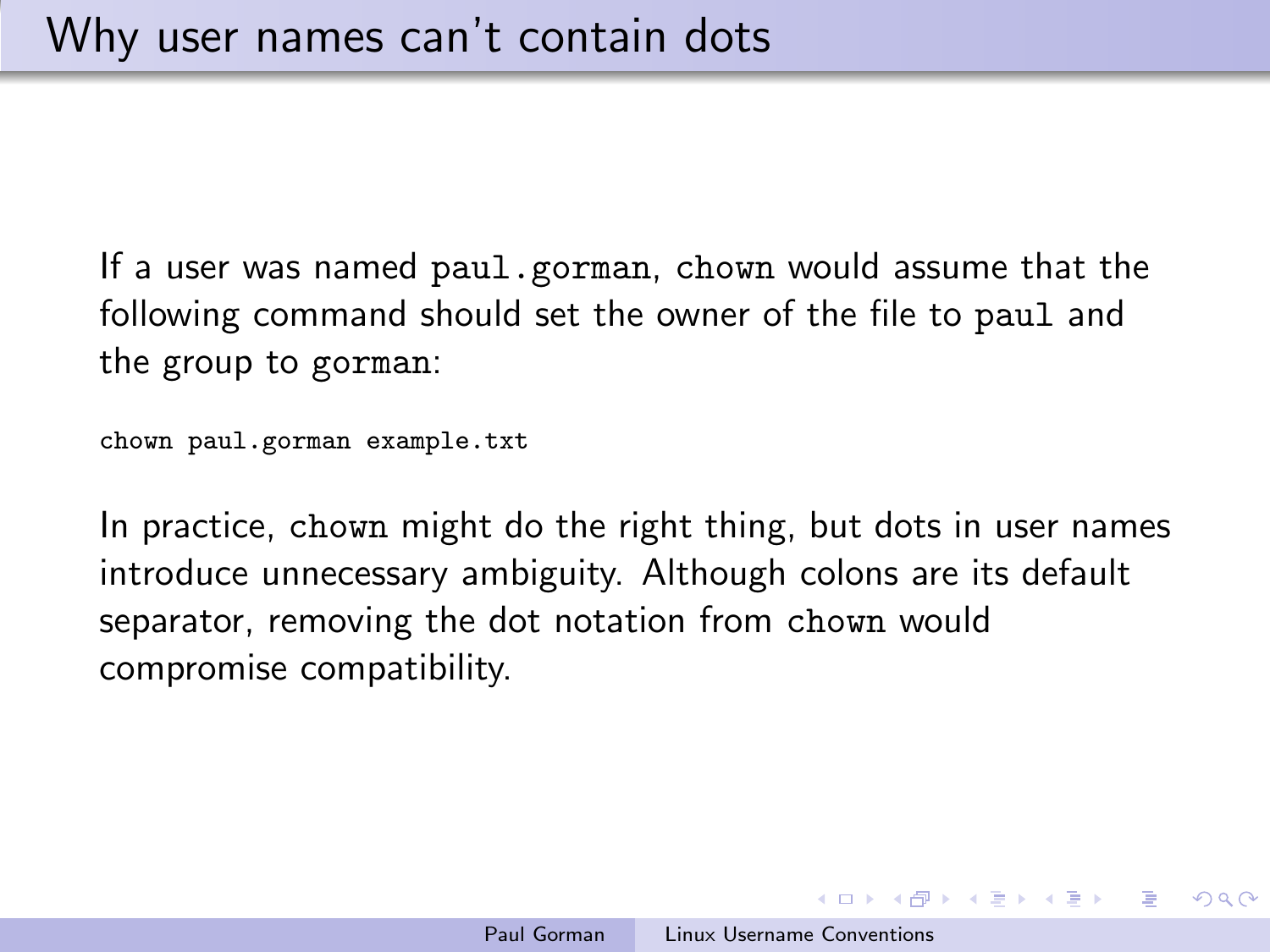# A real world example

Today poor Kiel ran into an agonizing bug. A few weeks ago, building a custom RPM of perl-5.10.0 (that is, the Perl distribution itself) wasn't a problem. The unit tests passed with nary a care.

But today it no longer worked. I'll omit details of the many false paths Kiel had to go down in trying to figure out why an obscure test in the Module::Build package was failing. Eventually I took a look and noted that he'd tried all the logical troubleshooting. Time to look at the ridiculous. What if the test was failing because the last time he built it successfully it was under the user "rpmbuild", while he was now trying with user "rpmbuild-local"?

That was exactly the problem. Module::Build's tilde directory (˜username) parser was of the (false) opinion that usernames consist only of  $\wedge w$ , that is, alphanumerics and underscores. The reality is that pretty much anything is valid in a username, though some characters will cause trouble in various contexts (think of  $/$  : . for example).

I explained in more detail in CPAN bug #33492 which reports someone else's experience with the test failing when the username had a backslash in it, such as the Active Directory name "RIA\dillman".

Posted by Jon Jensen

http://blog.endpoint.com/2008/08/on-valid-unix-usernames-and-ones-sanity.html

イロメ イ押メ イヨメ イヨメー